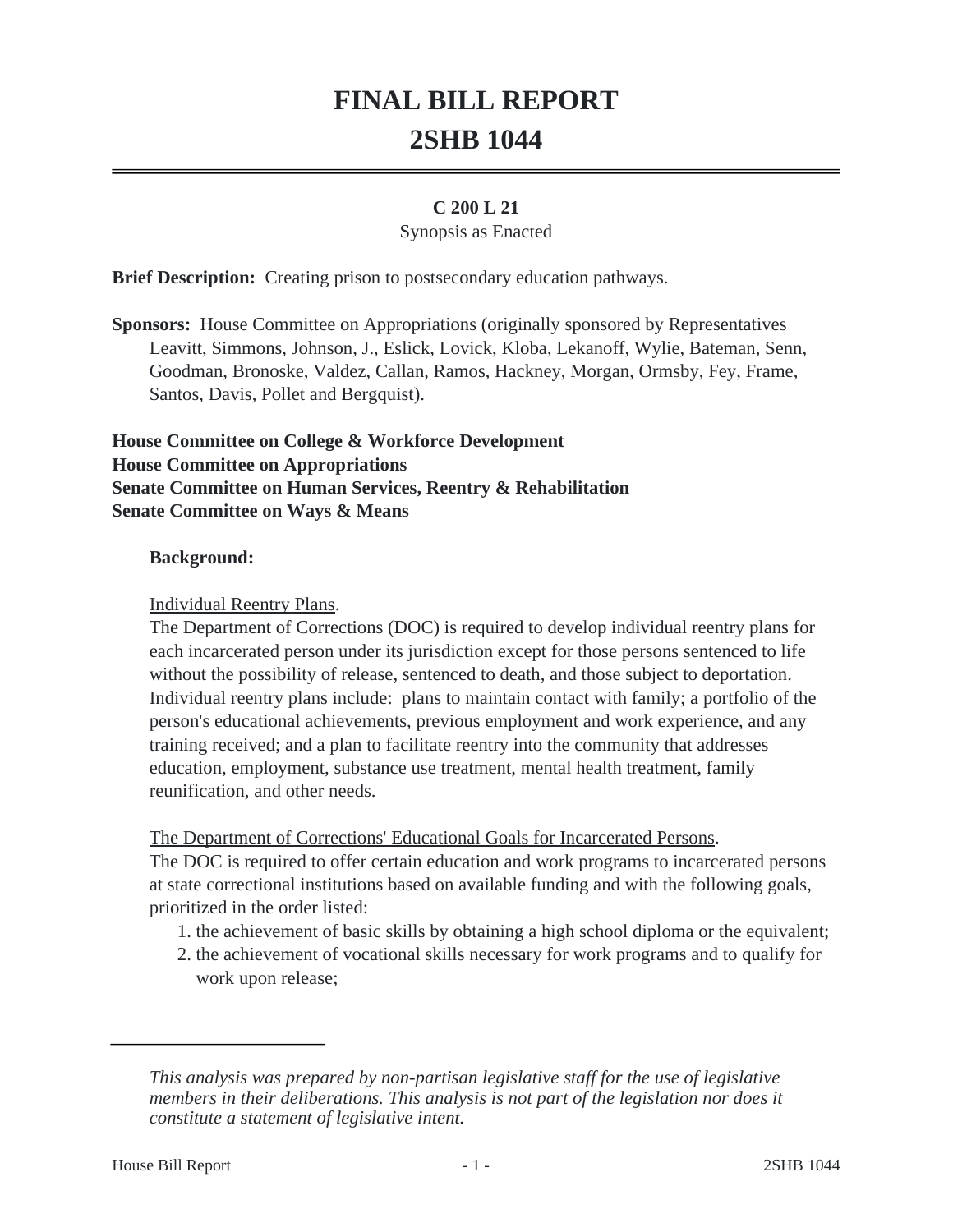- 3. participation in additional work and education programs necessary to comply with an individual reentry plan; and
- 4. participation in other appropriate vocational, work, or educational programs not necessary for compliance with an individual reentry plan, including associate degree programs.

If programming is provided for goals 1, 2, or 3, the DOC is responsible for the cost, including books, materials, and supplies. If programming is provided for goal 4, the incarcerated person is required to pay all or a portion of the cost, including books, fees, and tuition based on a DOC formula that correlates to the incarcerated person's average monthly income, available savings, and a prorated percent of the per-credit fee. A third party may pay the DOC directly for all or a portion of the programming costs aligned with the fourth goal.

### Associate Workforce Degree Programs at State Correctional Institutions.

In 2017 the DOC was authorized to implement associate workforce degree programs at state correctional institutions without specific funds being appropriated for that purpose. The associate workforce degree programs must be offered by an accredited community or technical college, college, or university designed to prepare incarcerated persons to enter the workforce. The DOC may select an incarcerated person to participate in a state-funded associate degree program based on priority criteria, including consideration of the following:

- persons within five years or less of release;
- the person does not already possess a postsecondary education degree; and
- the person's individual reentry plan includes participation in an associate degree program that is: (1) offered at their state correctional institution; (2) approved by the DOC as an eligible and effective postsecondary education degree program; and (3) is limited to an associate workforce degree.

Incarcerated persons who wish to participate in a state-funded associate degree program, but do not meet the priority criteria, must pay for the program themselves. Incarcerated persons sentenced to life without the possibility of release, sentenced to death, or subject to deportation under federal law are not allowed to participate in a state-funded associate degree program.

### County of Origin Discharge Considerations.

An incarcerated individual's county of origin is the county of the individual's first felony conviction in Washington. The DOC must determine which county is the appropriate residence for a person released to community custody. The DOC is prohibited from approving a residence that is not in the person's county of origin unless the DOC determines that returning to the county of origin would be inappropriate due to: any court-ordered condition of the person's sentence; victim safety concerns; negative influences on the person from within the community; or the location of family, other sponsoring persons, or organizations supporting the person.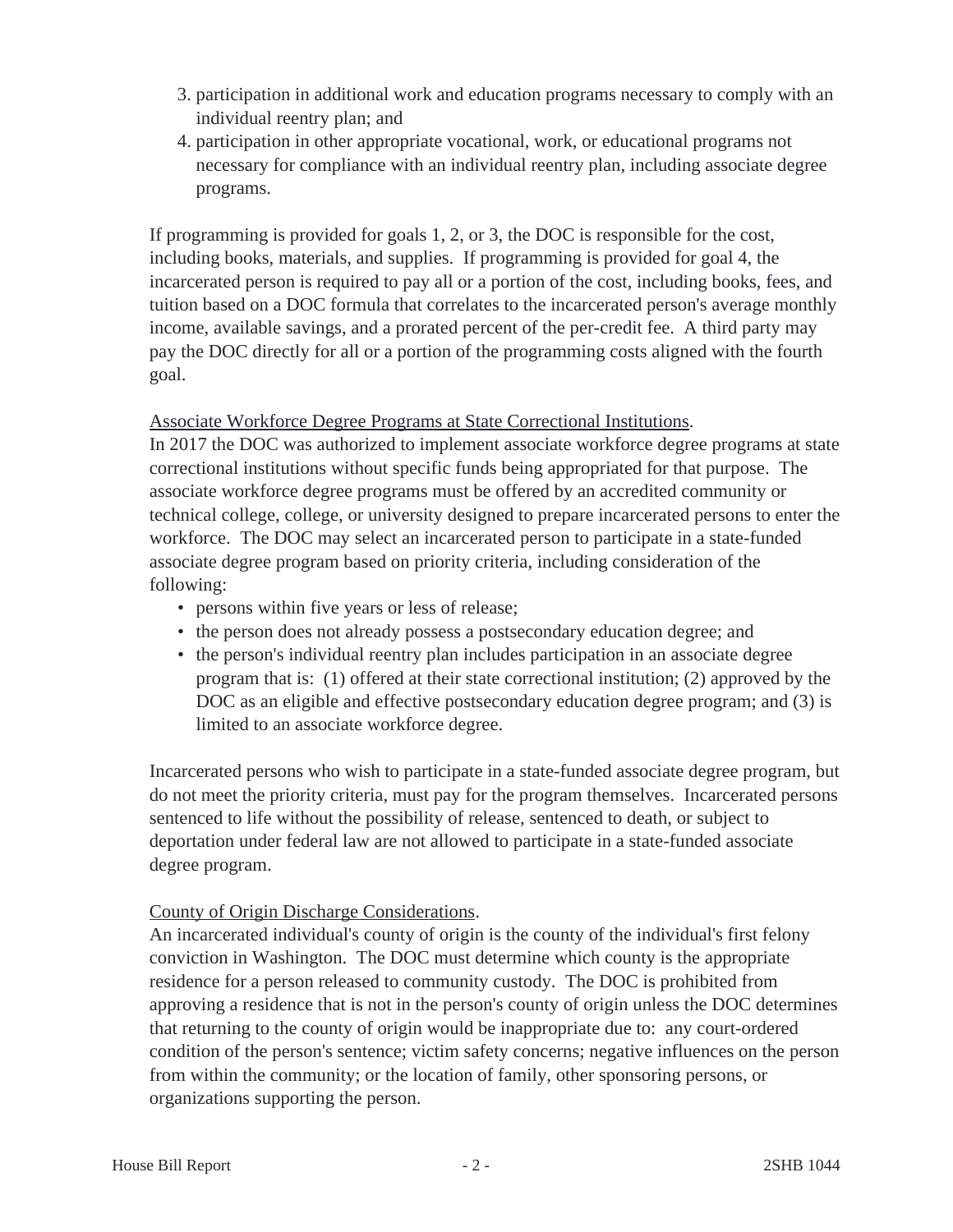#### **Summary:**

#### The Department of Corrections' Educational Goals for Incarcerated Persons.

The DOC's educational goals for incarcerated persons are modified as follows:

- 1. the achievement of basic skills by obtaining a high school diploma or the equivalent, including achievement by those persons eligible for special education services pursuant to federal or state law;
- 2. the achievement of vocational skills necessary for work programs and to qualify for work upon release;
- 3. participation in additional work and education programs necessary to comply with an individual reentry plan, including special education services and postsecondary education certificate or degree programs; and
- 4. participation in other appropriate vocational, work, or educational programs not necessary for compliance with an individual reentry plan, including postsecondary education certificate or degree programs.

The DOC must establish a process for identifying and assessing incarcerated persons with learning disabilities, traumatic brain injuries, and other cognitive impairments to determine whether they require accommodations in order to effectively participate in educational programming, including General Educational Development (GED) tests and postsecondary education. The DOC must establish a process to provide accommodations to these persons.

The DOC must establish and periodically review goals for expanding access to postsecondary education certificate and degree programs and increasing program completion for all incarcerated individuals, including persons of color. The DOC may contract and partner with any accredited educational program sponsored by a nonprofit entity, community-based postsecondary education program, or institution with historical evidence of providing education programs to people of color.

### Postsecondary Education Programs at State Correctional Institutions.

The DOC's authority to implement associate workforce degree programs at state correctional institutions is expanded to postsecondary education certificate or degree programs, but is limited to no more than a bachelor's degree. State-recognized preapprenticeship programs are also permitted. Priority consideration based on the number of years remaining on an individual's sentence is removed. Incarcerated persons sentenced to death or subject to deportation may participate in a postsecondary education degree program if it is paid for by a third party or the individual.

The DOC must work with the State Board for Community and Technical Colleges (SBCTC) to develop a plan to assist incarcerated persons participating in state-funded postsecondary education with filing a Free Application for Federal Student Aid (FAFSA) or the Washington Application for State Financial Aid (WASFA). The DOC is required to provide incarcerated individuals who participated in postsecondary education programs with a copy of their unofficial transcript at no cost any time the person completes a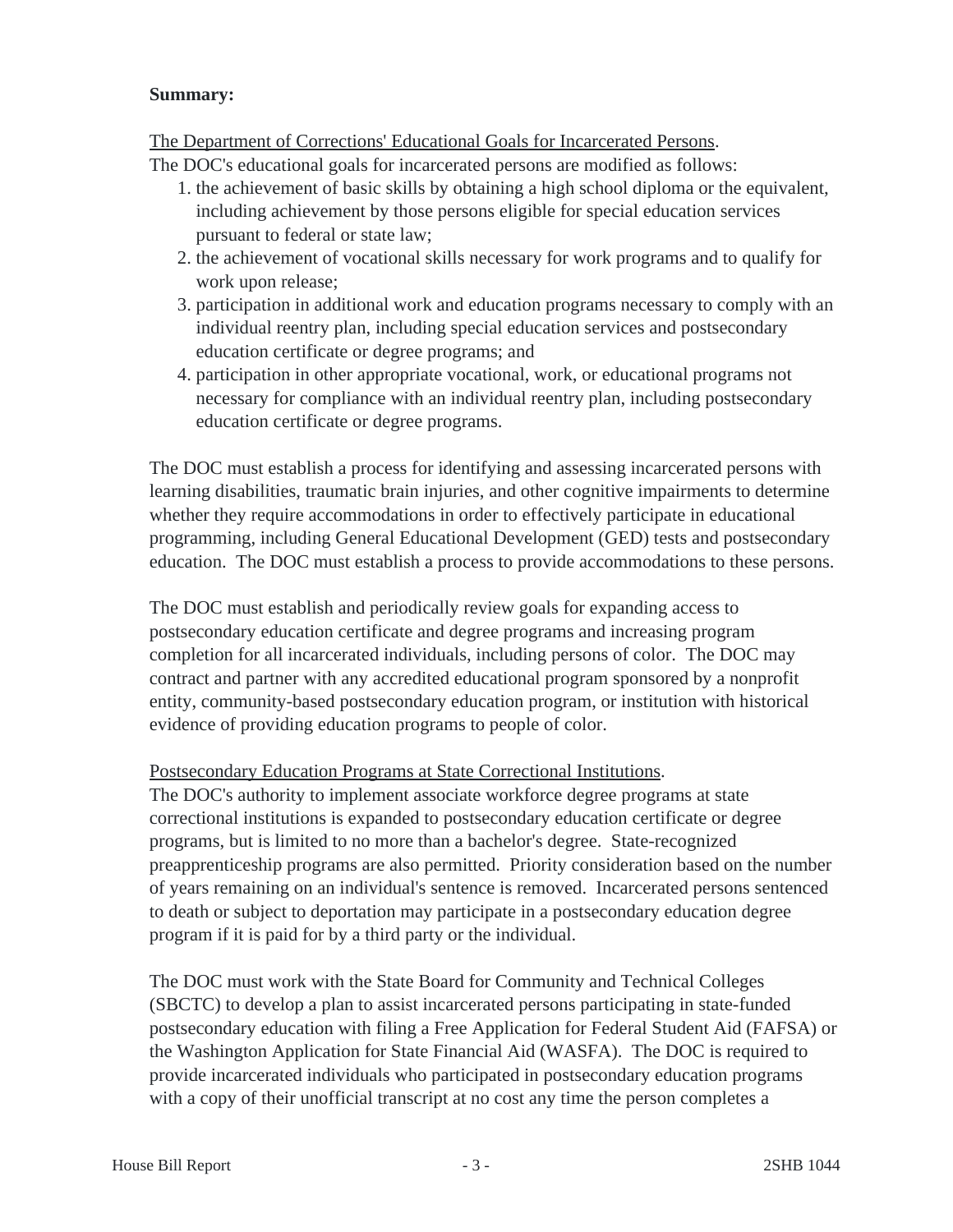postsecondary education program, is transferred to a different facility, or is released.

# Tuition Fees.

Standard tuition fees charged at public institutions of higher education do not apply to persons incarcerated under the DOC who participate in credit-eligible postsecondary education if the expenses are funded by non-tuition resources, such as grants, contracts, and donations.

# County of Origin Discharge Considerations.

The definition of "county of origin" is changed to the county of the incarcerated individual's residence at the time of the individual's first felony conviction. Upon release, the DOC may approve a residence location that is not in the individual's county of origin if the DOC determines the residence location would be appropriate based on any court-ordered condition of the individual's sentence, victim safety concerns, and factors that increase opportunities for successful reentry and long-term support, including location of family, supporting persons or organizations, ability to complete an education program that the individual is enrolled in, availability of appropriate programming or treatment, and access to housing, employment, and prosocial influences in the community. The DOC must approve residence locations in a manner that will not cause any one county to be disproportionately impacted.

# Transfers of Persons Incarcerated at Correctional Facilities.

When determining whether to transfer an incarcerated person to a different in-state facility, the DOC is required to consider whether the person is enrolled in a vocational or educational program, including programs operated by approved outside providers, which cannot be continued at the receiving facility. The DOC must work with the individual's case manager, counselor, education navigator, or other appropriate person to attempt to meet the needs of the DOC and the individual.

### Washington State Institute for Public Policy Study.

The Washington State Institute for Public Policy (WSIPP) must study recidivism, enrollment, and completion rates of incarcerated persons in the postsecondary education system post-release. The DOC, the Washington Student Achievement Council (WSAC), the Education Research and Data Center, and the SBCTC must provide the data necessary to complete the study. The study's findings are to be published in two reports: a preliminary report due October 1, 2024, and a final report due October 1, 2027. The WSIPP study must include:

- patterns and effects on post-release enrollment and participation in the community and technical college sector by individuals who, while incarcerated, participated in postsecondary education;
- differential outcomes for individuals participating in different types of postsecondary education courses, certificates, and degree programs;
- changes in enrollment and completion of postsecondary education courses, certificate programs, and degree programs due to the expansion in postsecondary education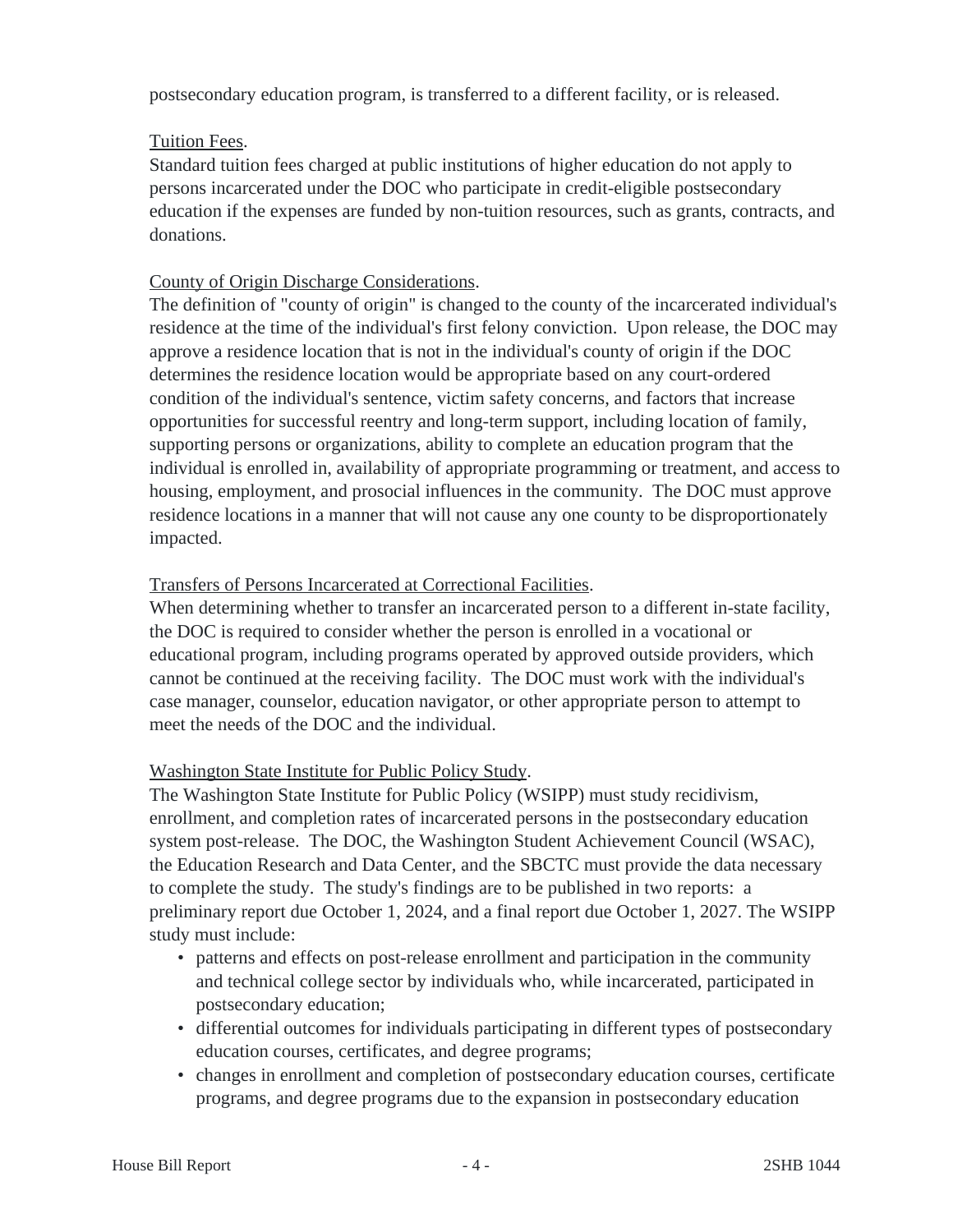programming; and

• recidivism outcomes other than incarceration for those individuals who participated in postsecondary education while incarcerated.

State Agency Report on Postsecondary Education Programs and Incarcerated Persons. The DOC, SBCTC, WSAC, and the Washington Statewide Reentry Council, in collaboration with an organization representing the presidents of the public four-year institutions of higher education, must report to the committees of the Legislature with oversight over higher education and correctional matters, by December 1, 2021, and annually thereafter. The state agencies must consult and engage with nonprofit and community-based postsecondary education providers during the development of the annual report. The report must strive to include the voices of current or formerly incarcerated individuals, and must include the following:

- a review, disaggregated by demographics, of the number of incarcerated persons served and not served in the DOC's postsecondary education system, the number of persons leaving the DOC's custody after a minimum of one year without a high school equivalency certificate, and the number of persons released without any postsecondary education;
- a review of the DOC's identification and assessment of incarcerated persons with learning disabilities, traumatic brain injuries, and other cognitive impairments or disabilities that affect participation in educational programming, and the barriers to the identification and assessment of these persons with recommendations for improvement;
- identification of issues related to ensuring that credits earned in credit-bearing courses are transferable, including a breakdown of both transferable and nontransferable credits awarded;
- a review of transfer policies, including the identification of barriers or challenges, in order to create recommendations to ensure the seamless transfer of incarcerated persons to postsecondary educational institutions;
- the number of persons participating in correspondence courses and the completion rates, disaggregated by demographics;
- an examination of the collaboration between correctional facilities, educational programs, and the postsecondary educational institutions, with the goal of clearly defining roles and responsibilities; and
- a review of partnerships with nonprofit and community-based postsecondary education organizations at state correctional facilities that provide postsecondary education programs and reentry services, including a list of programs and services offered and recommendations to improve program delivery and access.

References to offender, inmate, and prisoner are changed to incarcerated individual. Third party includes a nonprofit entity or community-based postsecondary education program that partners with the DOC to provide accredited postsecondary education degree and certificate programs at state correctional institutions.